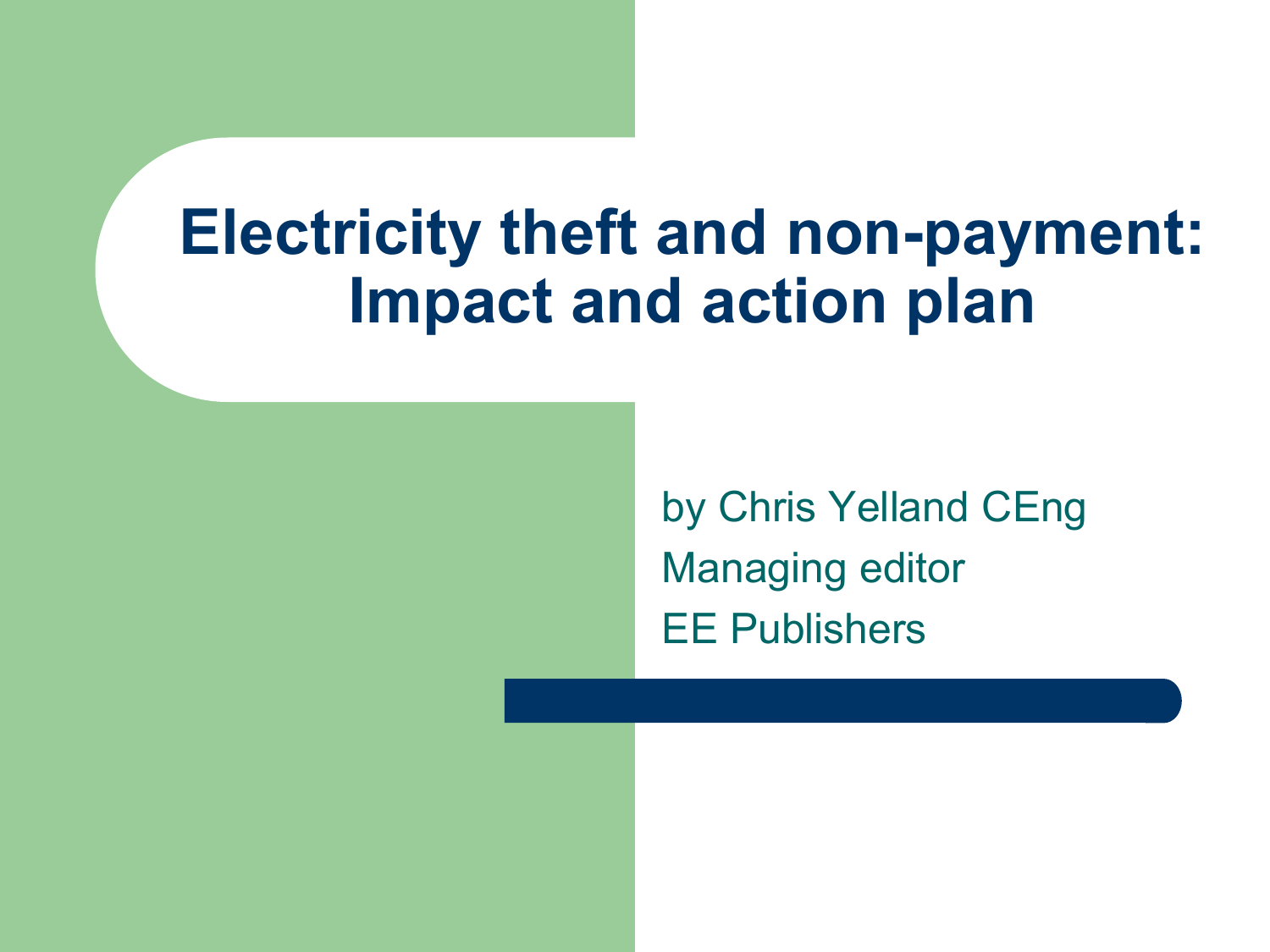## **Outline**

- The scale of electricity theft and non-payment
- The impact on the national demand
- The financial impact
- The bottom line
- The excuses
- A local benchmark
- A proposed action plan
- **Conclusions**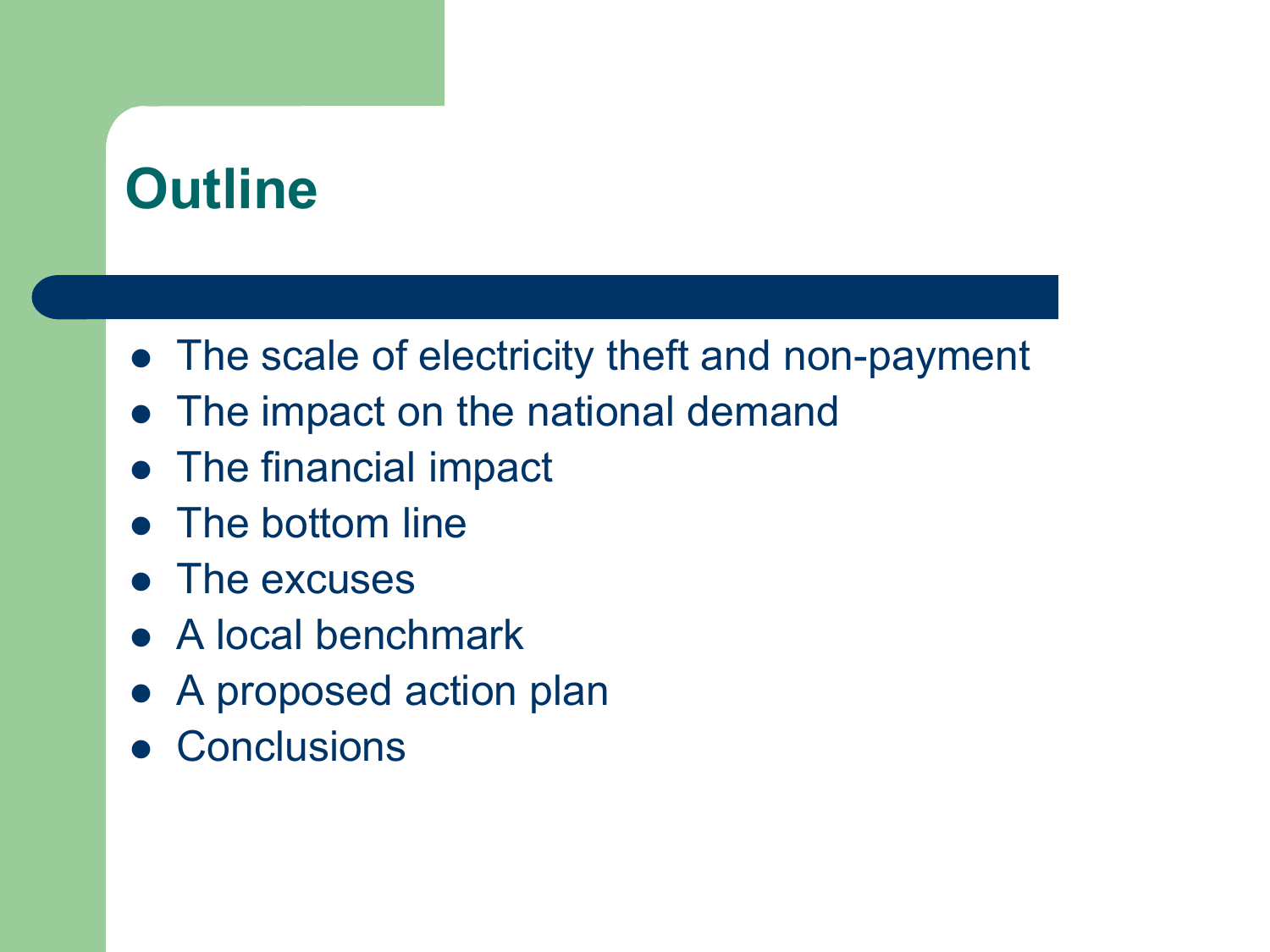### **The scale of electricity theft and non-payment in South Africa**

- Eskom non-payment year ending March 2007: = 1000 GWh
- Eskom non-technical losses year ending March 2007: = 5105 GWh
- Total Eskom losses:
	- $= 1000 + 5105 = 6105$  GWh p.a.
- Total Munic losses:
	- $= 52,8 / 47,2 \times 5105 = 6829$  GWh p.a.
- Total Eskom + Munic losses:  $= 6105 + 6929 = 12934$  GWh p.a.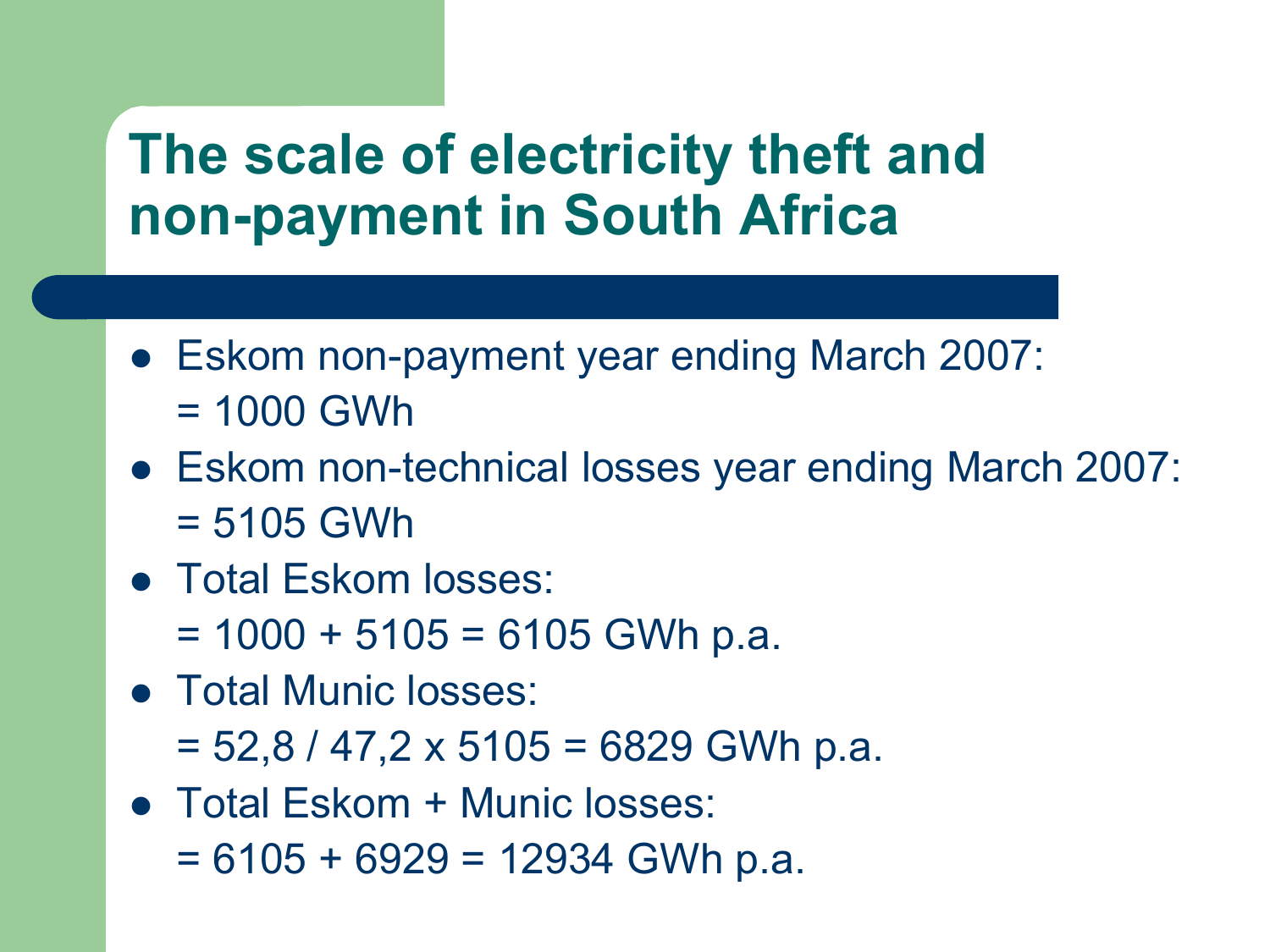### **The impact of electricity theft and non-payment on the national demand**

- Average MW demand over one year:
	- = MWh per year / hours in a year
	- $= 12936000 / (365 \times 24)$
	- $= 1476$  MW
- Peak MW demand:
	- = Average MW demand / load factor
	- $= 1476 / 0.4$
	- = 3690 MW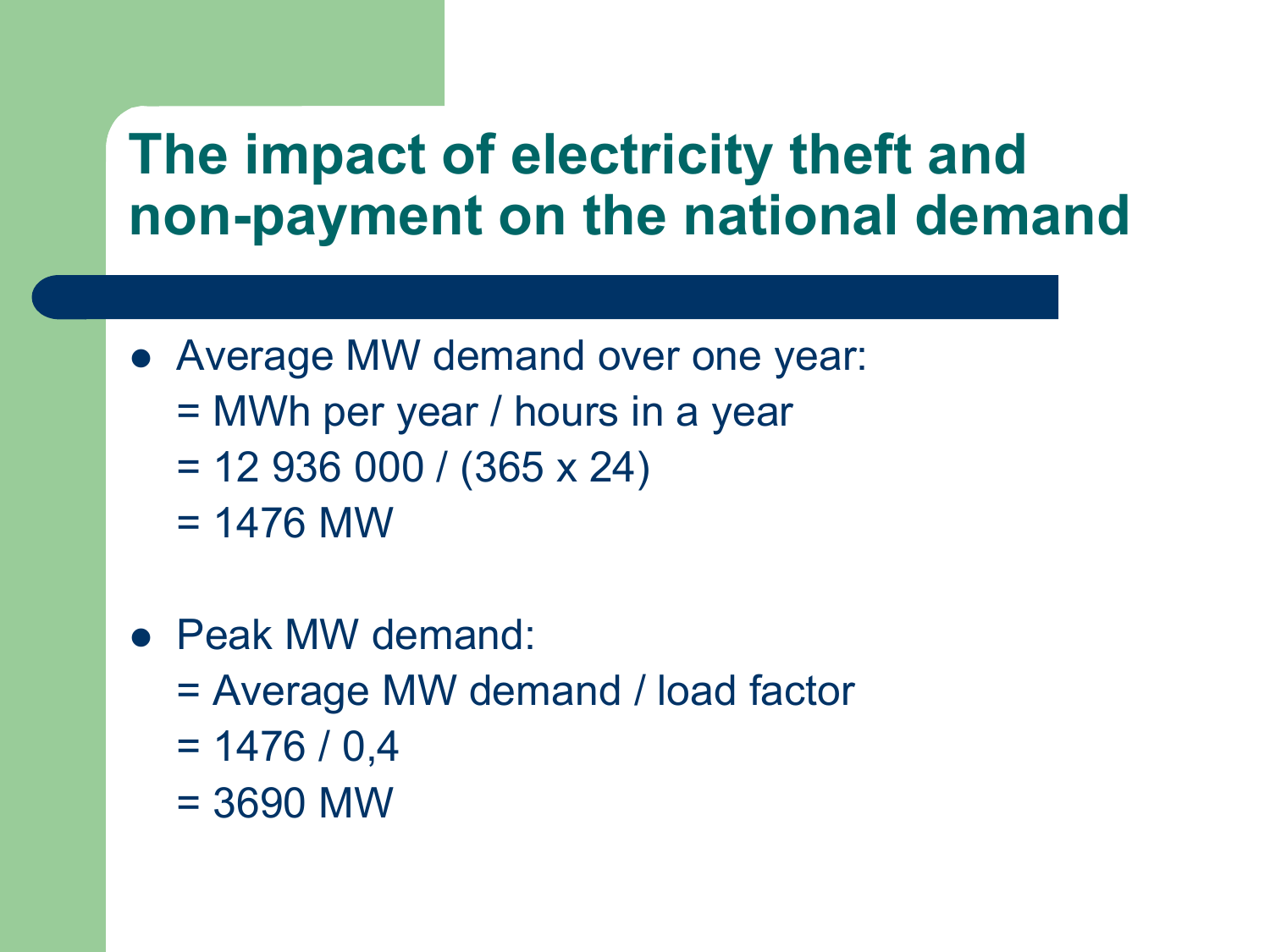### **The impact of electricity theft and non-payment on the national demand**

- Impact of theft and non-payment to the national demand is estimated at 3600 MW
- About 10% of the national demand
- The size of a 6-pack power station
- A huge an unmentioned opportunity with a clear business case
- If we did not have theft and non-payment, we would not have a generation capacity crisis in SA!
- Have you seen any national campaigns like the DSM and energy efficiency campaigns?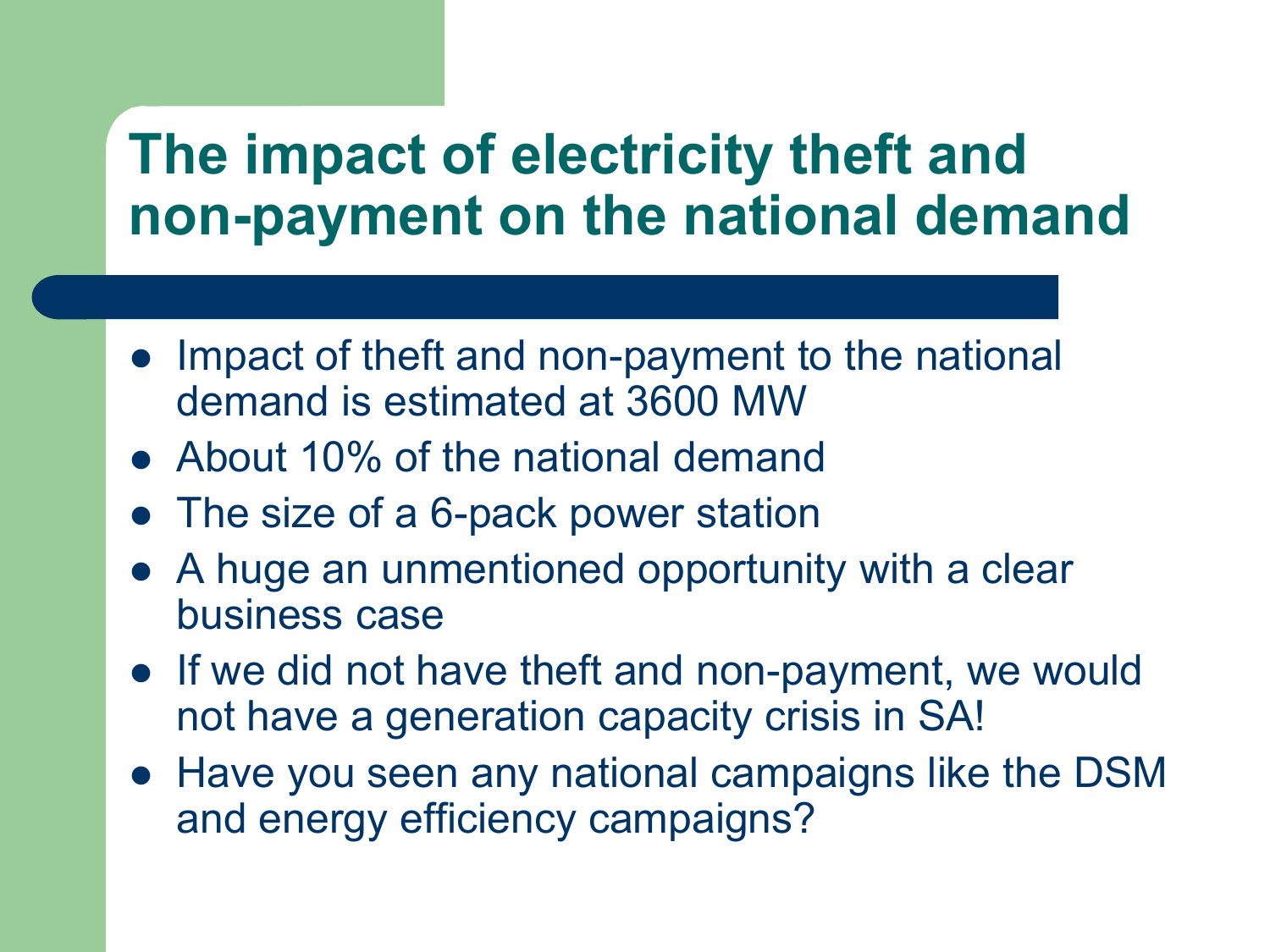### **The financial impact of electricity theft and non-payment in South Africa**

- Loss of electricity sales revenue:
	- $= 12934$  GWh p.a. @ R0,42 / kWh
	- $=$  R5,34-billion p.a.
- Cost of new generation capacity that would otherwise not be required:
	- = R75-billion for a new 6 pack power station
- Cost of unserved energy to the productive economy:  $= 25\%$  of 12 934 GWh p.a. @ R75/kWh
	- = R200-billion
- Loss to the Treasury of VAT and company tax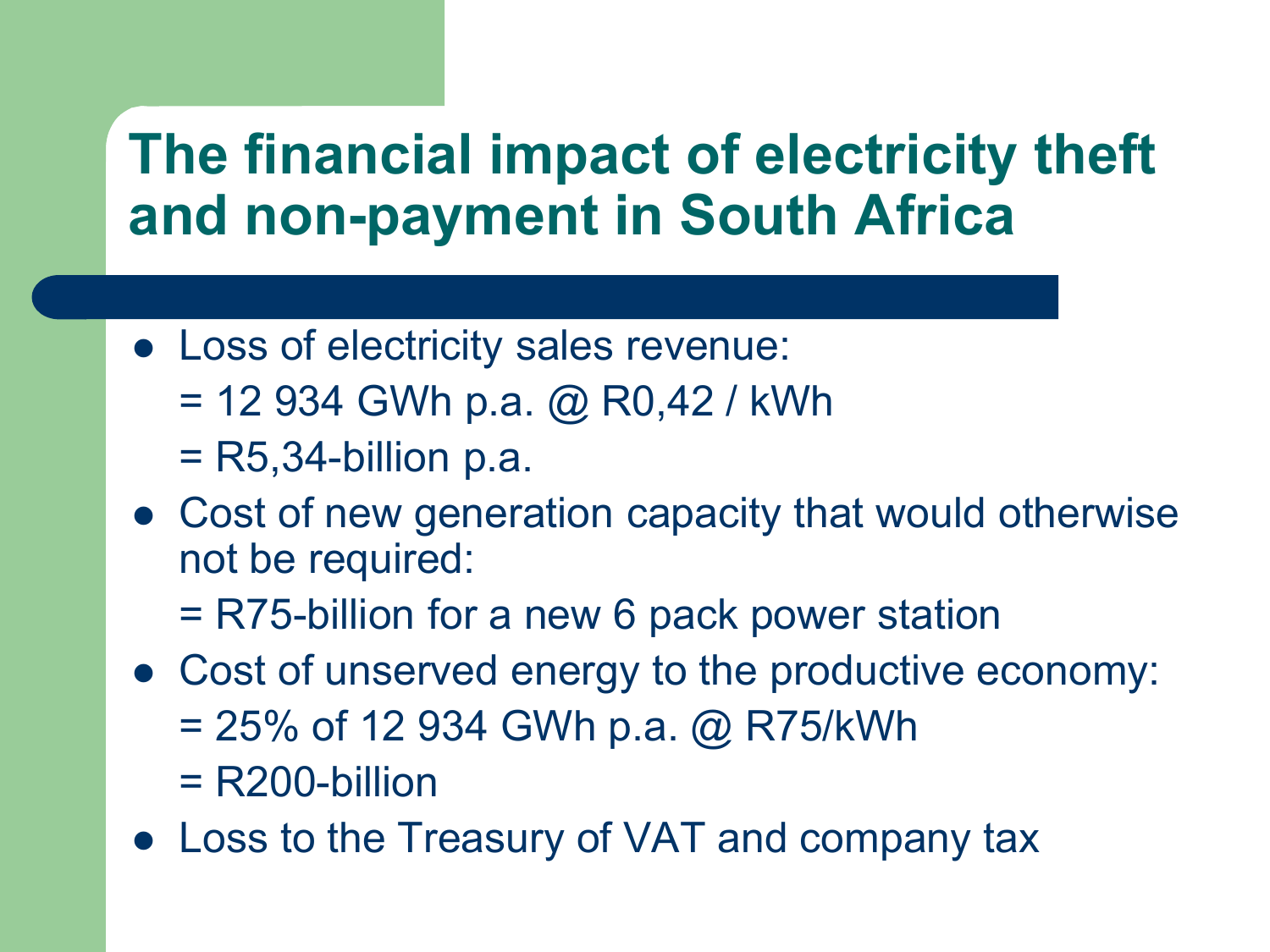#### **The bottom line**

The bottom line is that **in an era of serious generation capacity shortages** in which we find ourselves for at least the next ten years, the financial **impact of electricity theft and nonpayment is staggering**, and gets to the very heart of the sustainability of the electricity distribution industry in South Africa.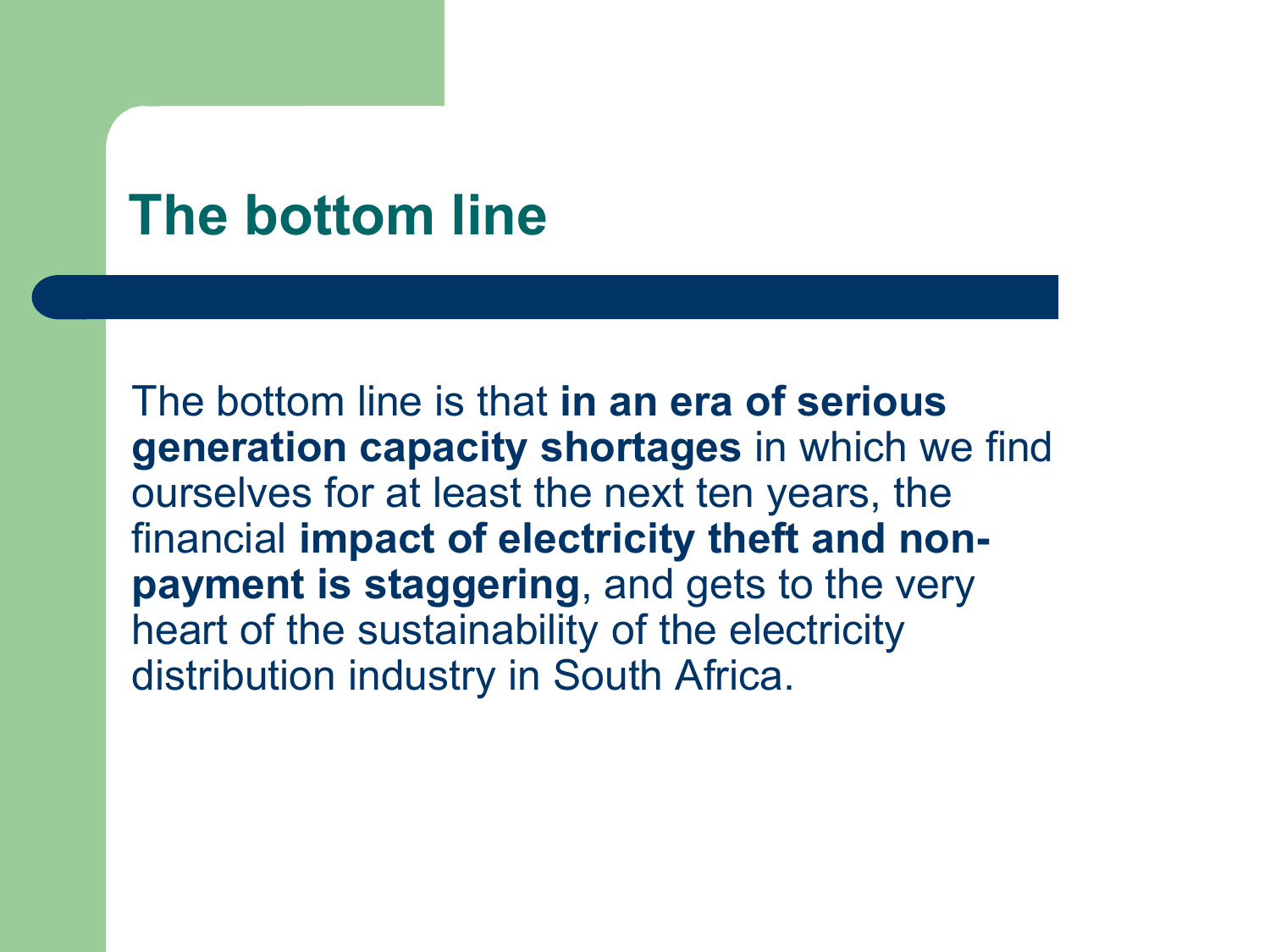#### **The excuses**

- Nit-picking over the facts and assumptions
- The levels of poverty in South Africa
- The culture of non-payment in South Africa
- Lack of commitment and resources from the political leadership, government, police and justice departments in South Africa
- Deflect culpability and shift the blame from where it really belongs: Eskom and the Municipal Distributors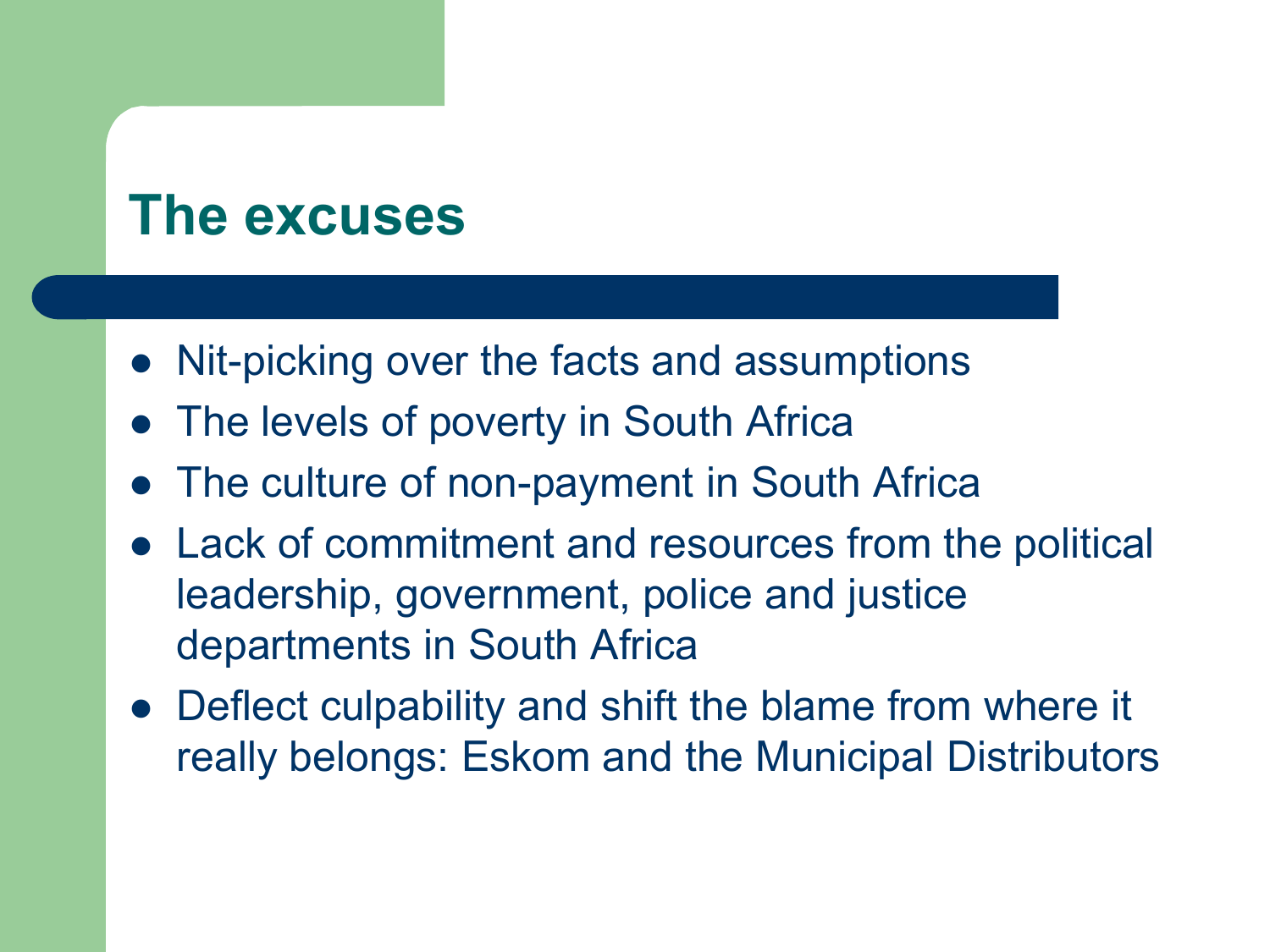## **Local benchmarks**

- Eskom residential sector non-technical losses: 27% of electricity delivered 37% of electricity sold
- PN Energy Services non-technical losses: 7% of electricity delivered 7,5% of electricity sold
- PN Energy's non-technical losses are about one quarter of Eskom's residential sector non-technical losses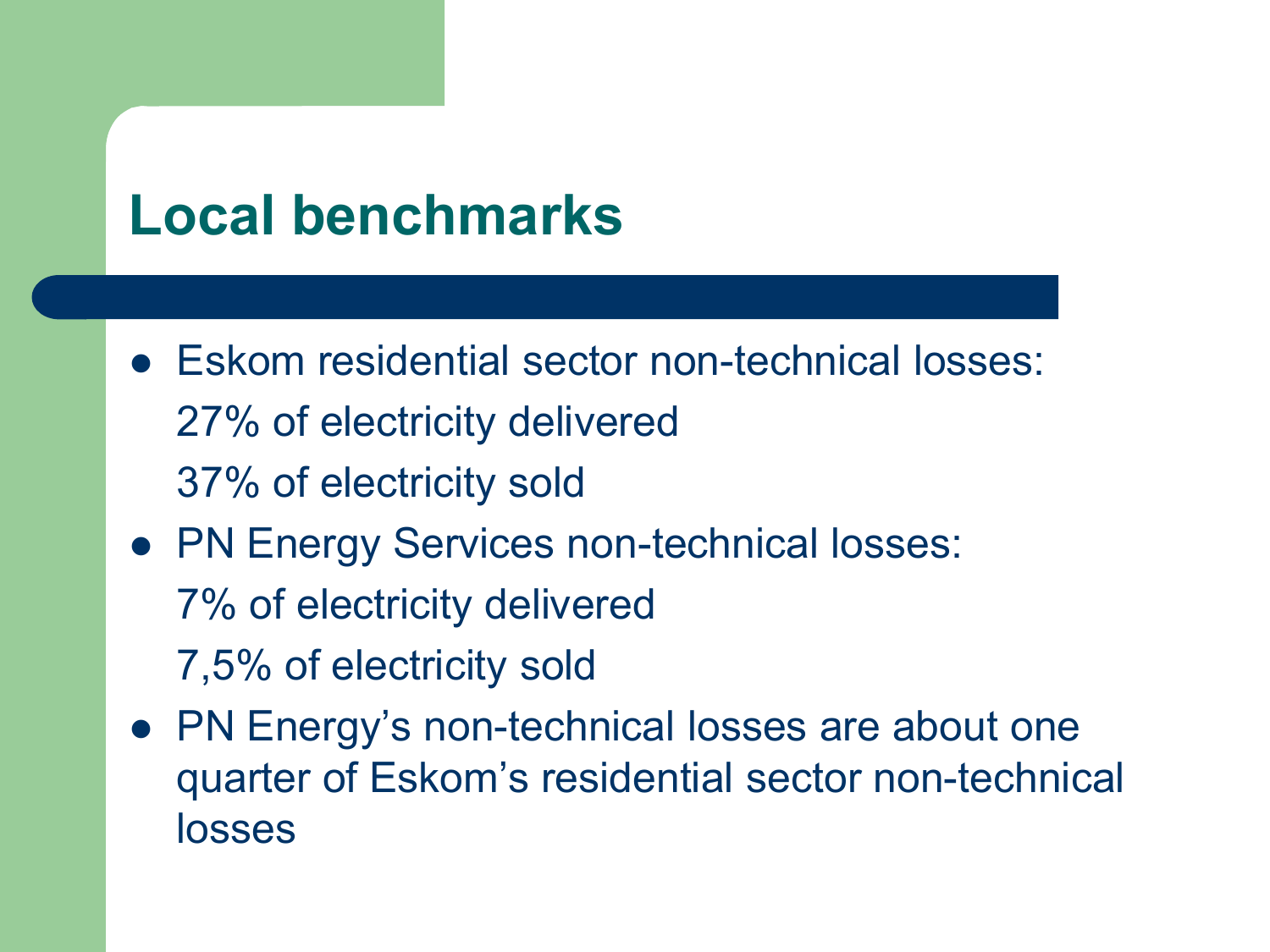## **PN Energy Services (Pty) Ltd**

- **PN Energy Services was a joint venture between** Eskom, EDF and East Midlands Electricity
- Now 100% owned, ring-fenced subsidiary of Eskom
- Manages Khayelitsha's electricity distribution business, infrastructure, maintenance, metering and revenue collection
- Severely disadvantaged, poverty stricken and largely residential urban community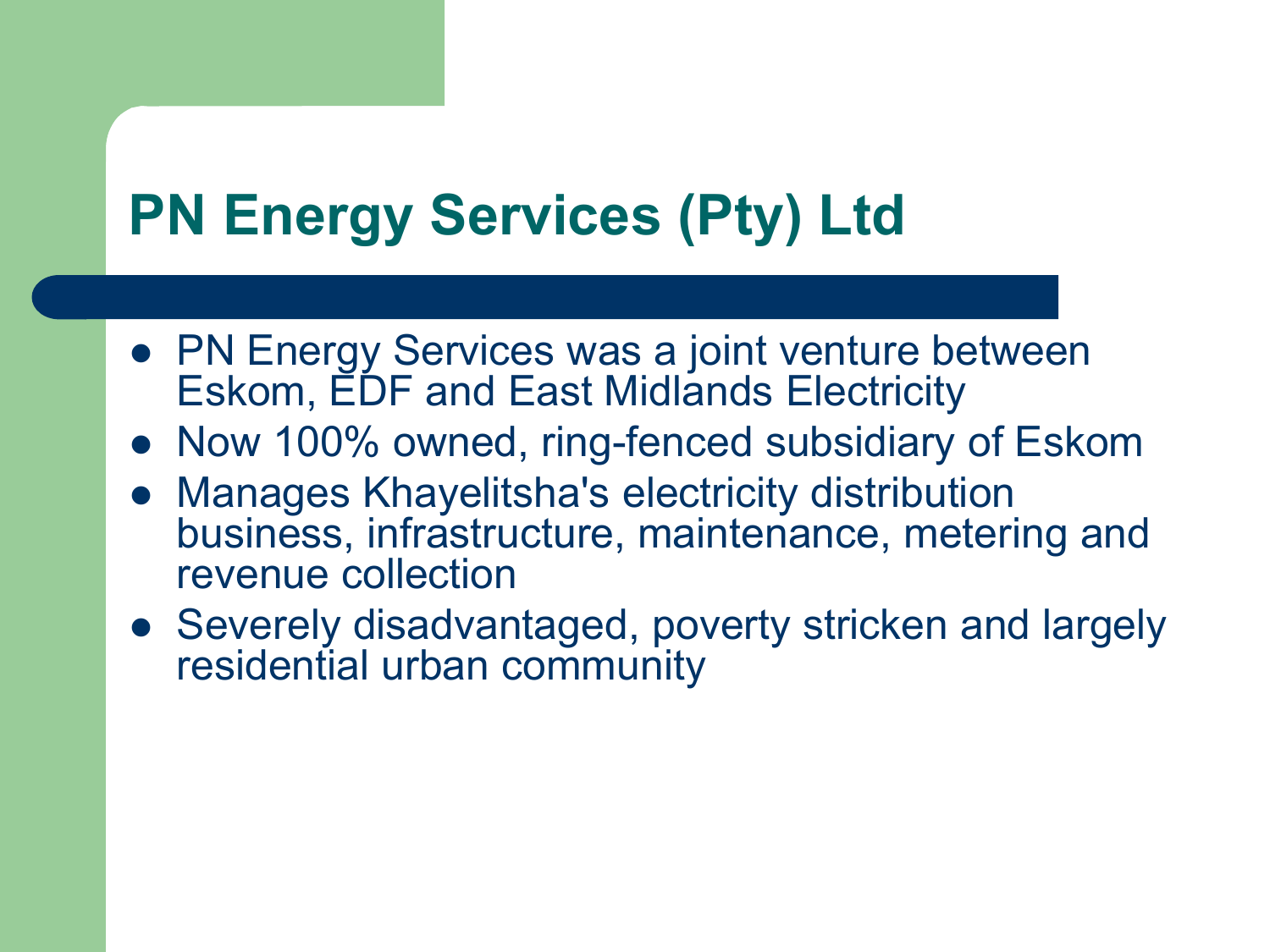## **Key differentiating factors applicable to PN Energy Services**

- Business model unique in South Africa
- Achieved through its own internal efforts, supported by the community served
- Without preferential support or funding from government or law enforcement agencies
- The business imperatives of a relatively small, ringfenced private company
- Clear management accountability
- Good community relations
- Good business and revenue protection practices
- ISO 9000 quality management system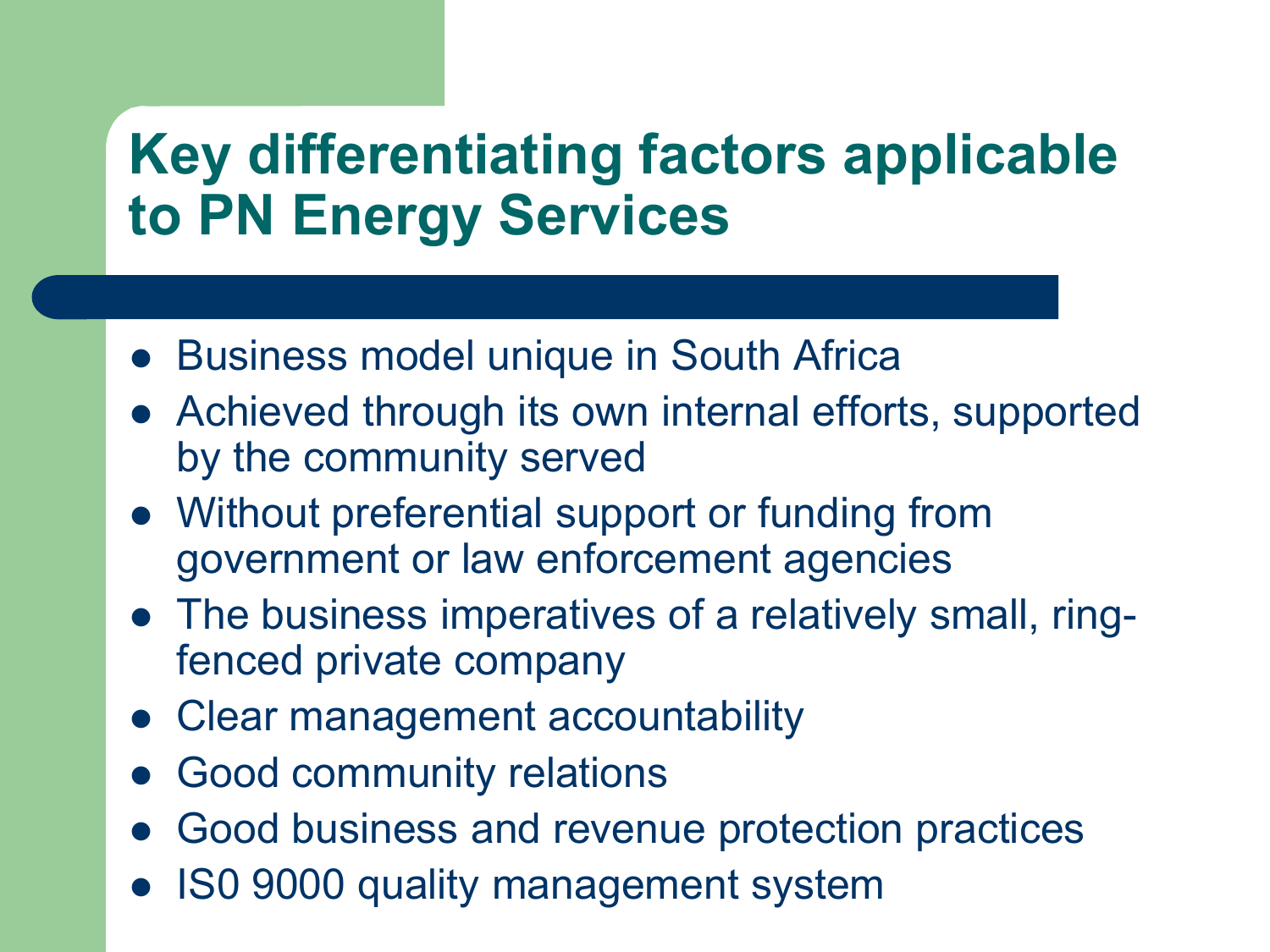### **Key aggravating factors applicable to Eskom and Municipal Distributors**

- State owned monopolies
- Rate-of-return regulatory models
- In many cases, not properly or adequately ringfenced
- Large vertically integrated accounting systems
- Where the size and structure hides the reality
- Inadequate management accountability
- Poor service delivery and community relations
- Poor business and revenue protection practices
- No IS0 9000 quality management systems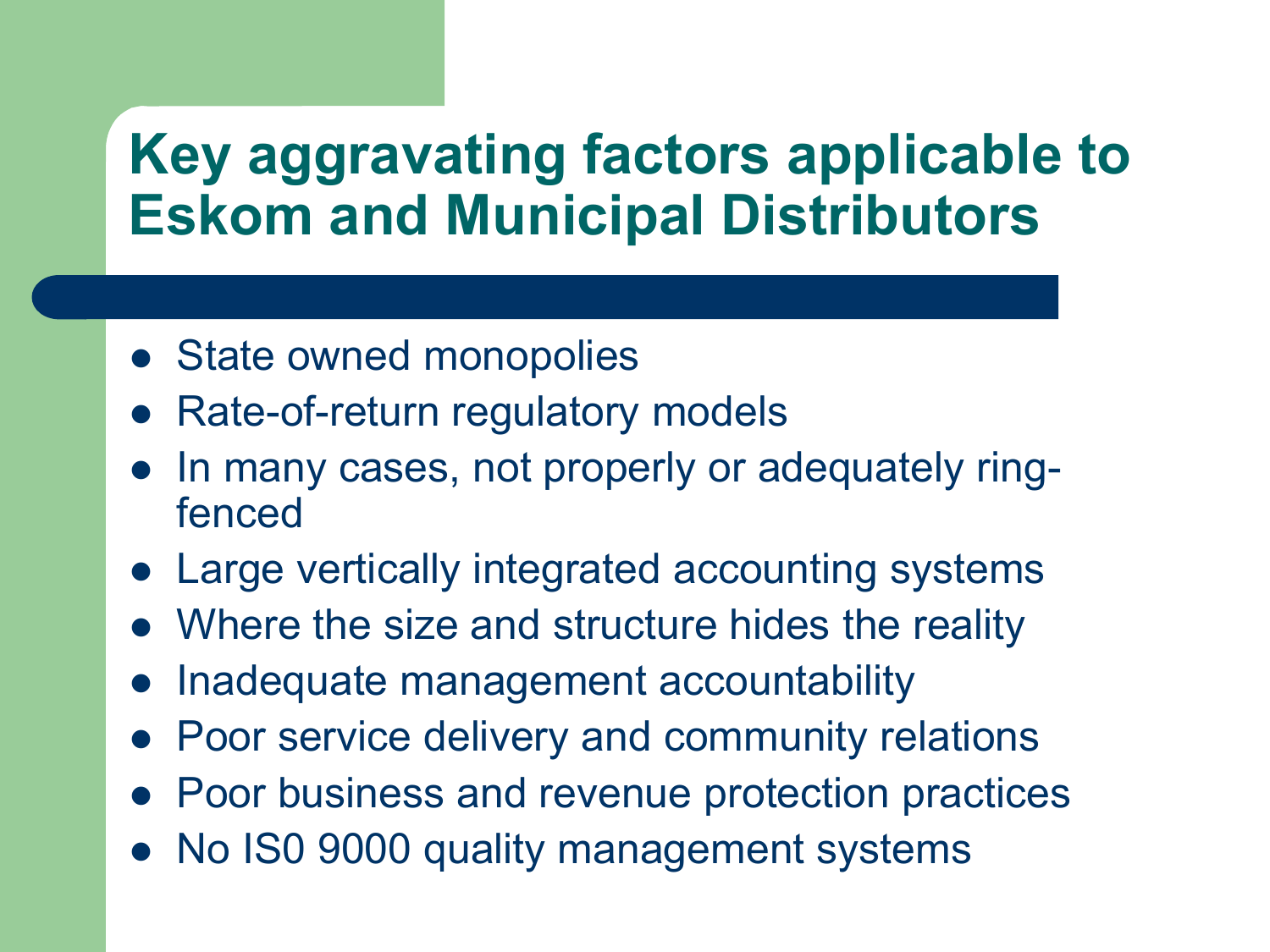## **Proposed action plan**

- This is an enormous national problem
- Calling for a high-profile national campaign
- With significant penalties and rewards
- Led by the Treasury and NERSA
- Involving the DME, DPE, DPLG, EDI Holdings, Eskom, SALGA, AMEU and all municipal distributors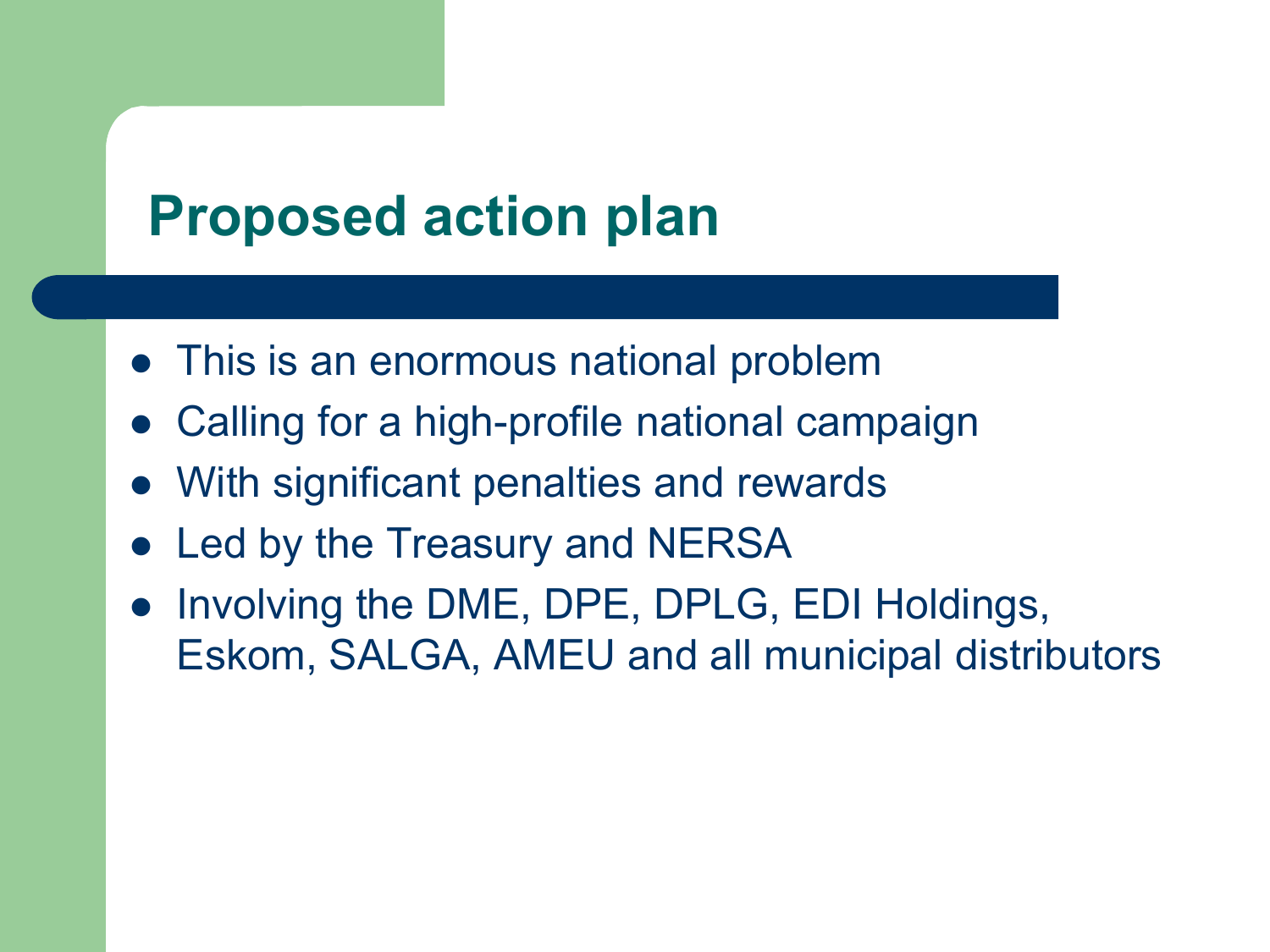## **Proposed action plan (continued)**

- Reduce levels of electricity theft and non-payment fourfold over a period of five years
- Budget totaling R20-billion
- Made up of R4-billion per annum for five years
- Led from the top
- Targeting the thieves
- With a profile and management commitment at least equal to the DSM and energy efficiency programs
- With strong economic incentive-based regulation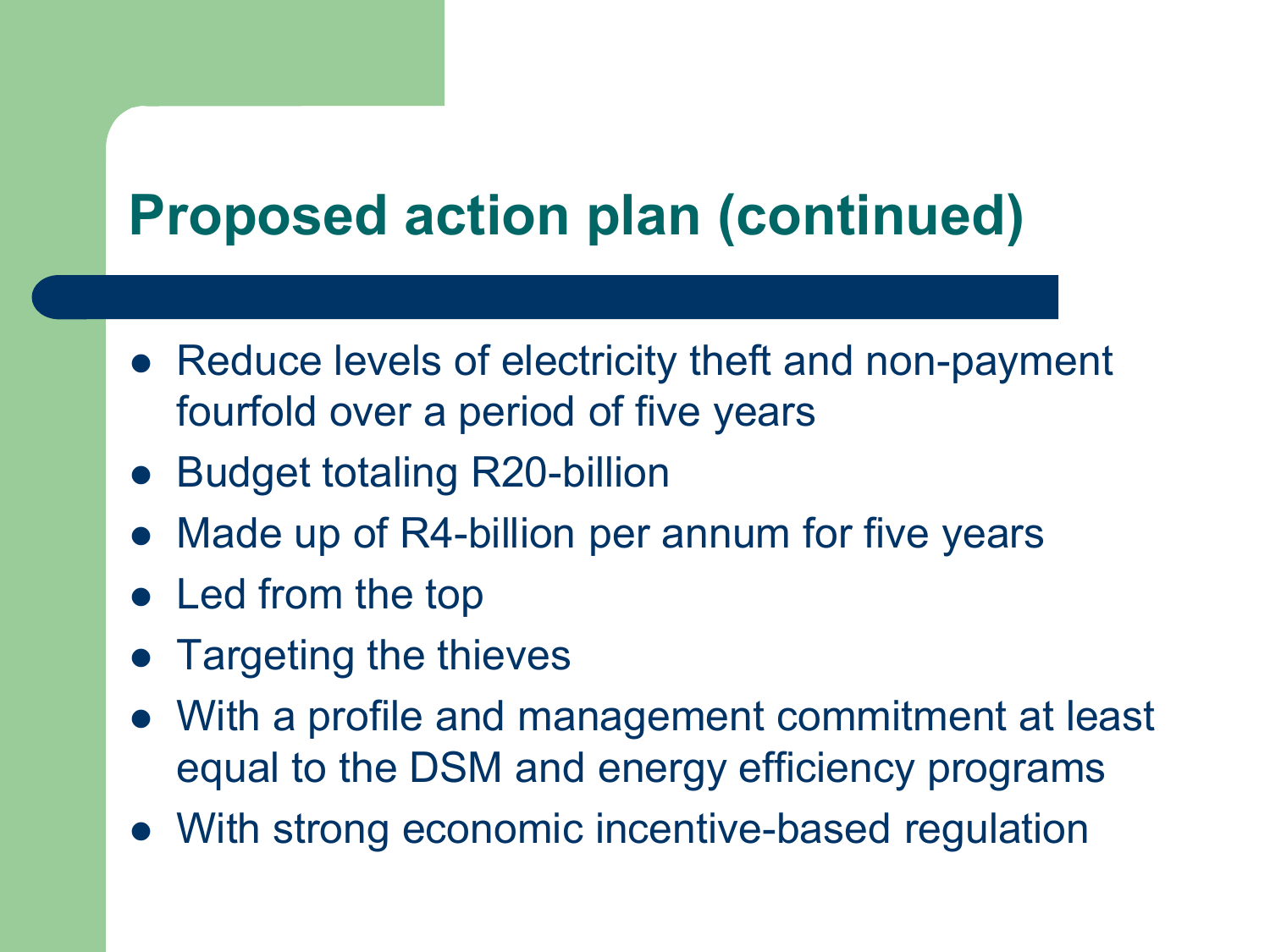## **Conclusions**

- The scale of electricity theft and non-payment in South Africa has been caused by management complacency over many years
- Khayelitsha and PN Energy Services indicate that the goal proposed is achievable
- Electricity theft is not caused by poverty, a culture of non-payment, or a weak commitment by government enforcement agencies
- Revenue protection is being applied in ways that are too "user-friendly" towards the electricity thieves!
- This is quite clearly a management problem, or shall we rather say, a problem of mismanagement.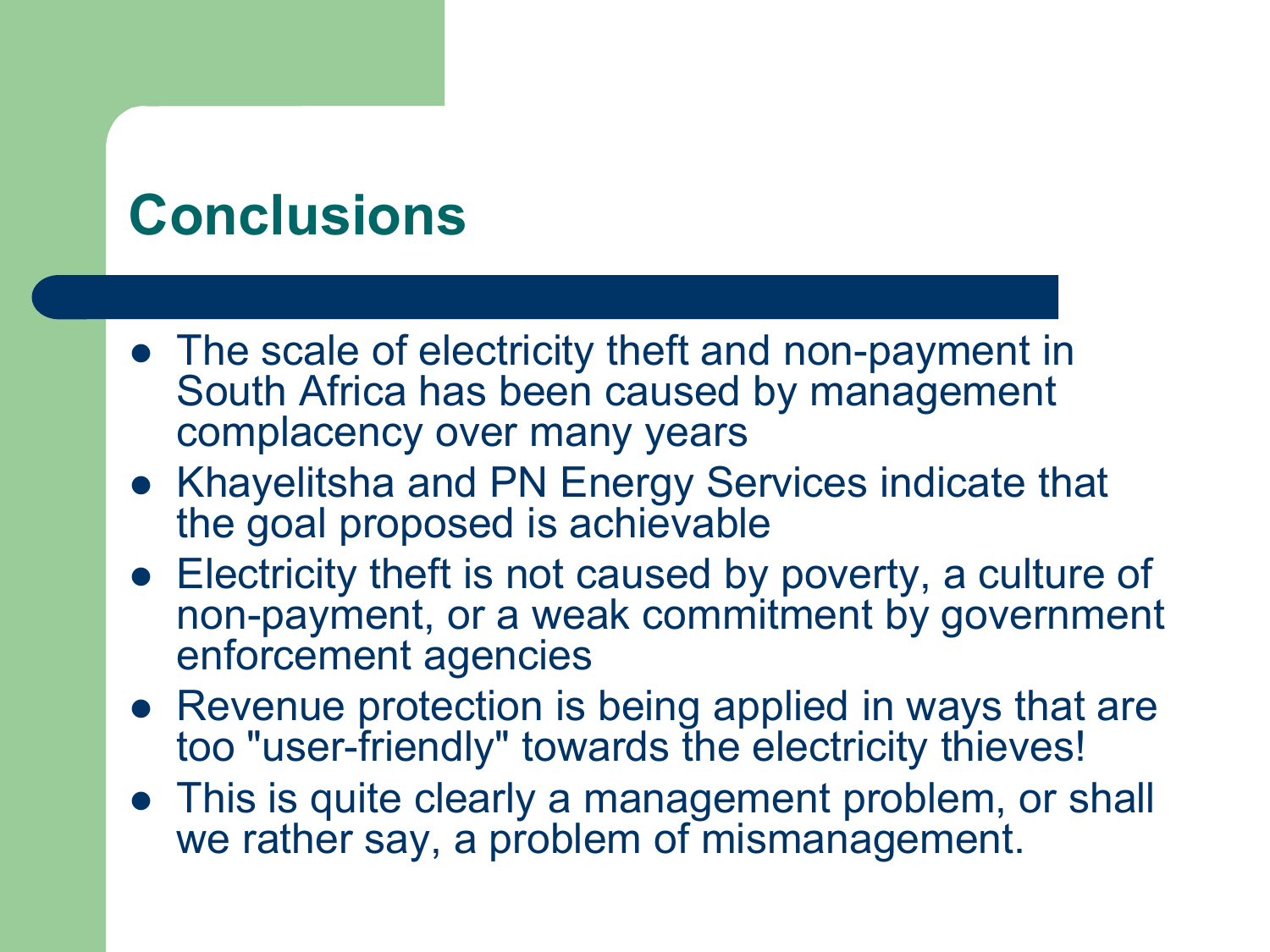## **Summary**

- The scale of electricity theft and non-payment
- The impact on the national demand
- The financial impact
- The bottom line
- The excuses
- A local benchmark
- A proposed action plan
- **Conclusions**